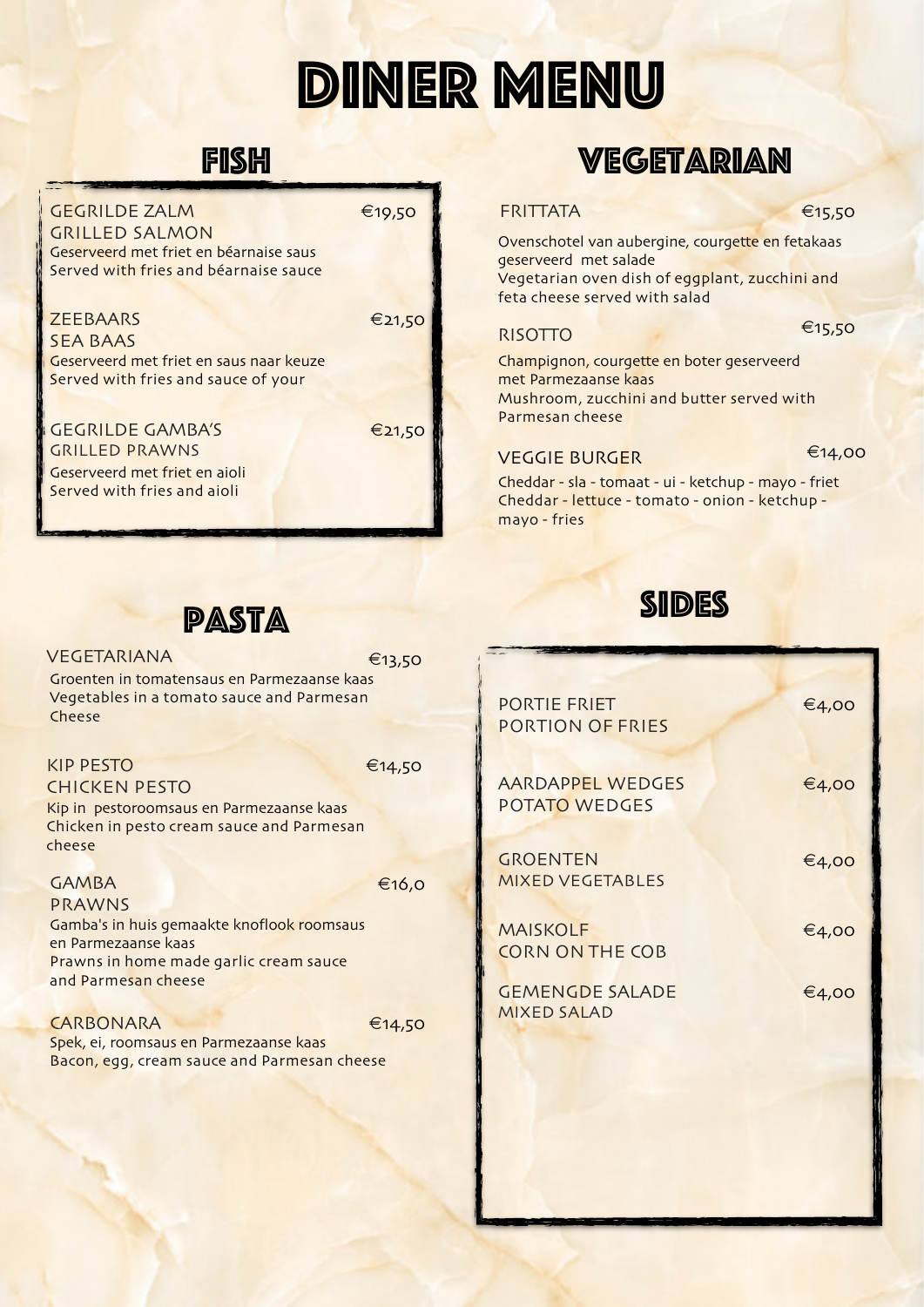# DINER MENU

## **STEAKS**

#### BIEFSTUK / RUMP STEAK

| $225$ GR | €21,50 |
|----------|--------|
| $300$ GR | €25,50 |
| $400$ GR | €31,50 |

#### OSSENHAAS / LOMO

| $225$ GR | $\xi$ 31,00 |
|----------|-------------|
| 300GR    | €38,50      |
| $400$ GR | €48,50      |

#### ENTRECÒTE / SIRLOIN

| $225$ GR | €25,00 |
|----------|--------|
| 300GR    | €30,50 |
| $400$ GR | €34,50 |

#### RIB-EYE

| 225GR | €25,00 |
|-------|--------|
| 300GR | €29,50 |
| 400GR | €35,50 |

Combinatie van Biefstuk-Entrecote-Ossenhaas-Ribeye Combination of Rumpsteak-Sirlion-Lomo-Ribeye ARGENTINIAN MEAT PLATTER

| 900GR  | €99,50  |
|--------|---------|
| 1200GR | €119,50 |

#### CHATEAUBRIAND

450GR <del>€39,50</del>

**Spiraalvorming gesneden ribeye met chimichurri**<br>Spiraalvorming gesneden ribeye met chimichurri Spiral cut Ribeye slow grilled with chimichurri

500GR <del>€</del>50,50

Pepersaus / Pepper sauce | Champignonsaus / Mushroom sauce | Béarnaisesaus / Béarnaise sauce Chimichurri | Kruidenboter / Herb butter | Aioli | BBQ sauce | Dille saus/ Dil sauce |

| <b>GEGRILDE KIP</b><br><b>GRILLED CHICKEN</b><br>Geserveerd met friet en saus naar keuze<br>Served with fries and sauce of your selection                                                           | €15,00 |
|-----------------------------------------------------------------------------------------------------------------------------------------------------------------------------------------------------|--------|
| KIPSATÉ<br>Geserveerd met pindasaus, ajar, gebakken<br>uitjes en friet<br>chicken skewers with peanut sauce served<br>with acar, fried onion and fries                                              | €18,0  |
| <b>CHICKEN SHASHLIK</b><br>Spies van kip, ui en paprika met friet en<br>saus naar keuze<br>Chicken skewer, onion and bell pepper,<br>with fries and a sauce of your selection<br><b>MEAT DISHES</b> | €17,00 |
| <b>SPARERIBS</b><br>Geserveerd met friet en barbecuesaus<br>Served with fries and barbecue sauce                                                                                                    | €21,00 |
|                                                                                                                                                                                                     |        |
| <b>MIXED GRILL</b><br>Lamskotelet, kip, biefstuk, maiskolf met friet en<br>saus naar keuze<br>Lamb chops, chicken, beef steak, corn with<br>fries and sauce of your selection                       | €25,50 |
| LAMSKOTELETTEN/ LAMB CHOPS<br>Geserveerd met friet en saus naar keuze<br>Served with fries and sauce of your<br>selection                                                                           | €19,50 |
| <b>SURF &amp; TURF</b><br>Ossenhaas en Gamba's geserveerd met aioli en friet<br>Tenderloin and Prawns served with aioli and fries                                                                   | €27,50 |

CHICKEN

Beef skewer, onion and bell pepper, with fries and a sauce of your selection

Alle hierboven genoemde gerechten worden geserveerd met friet en saus naar keuze All the dishes mentioned above are served with fries and a sauce of your selection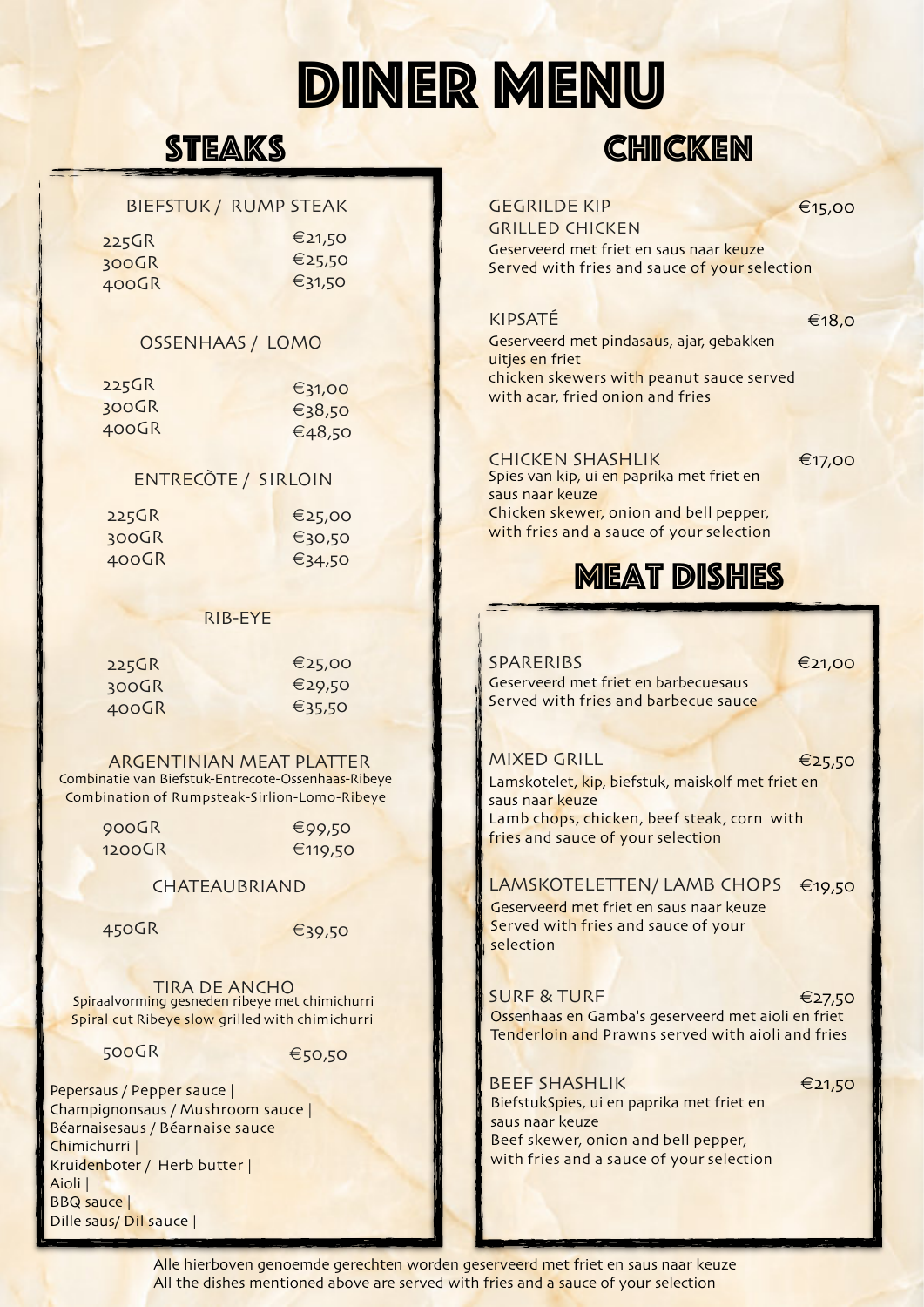# DINER MENU

## **APPETIZERS**

| <b>BROOD MET DIPPERS</b><br>Met huisgemaakte aioli en olijven tapenade<br>Bread with aioli and olive tapenade                                       | €5,00                               |
|-----------------------------------------------------------------------------------------------------------------------------------------------------|-------------------------------------|
| <b>POMODORI TOMATENSOEP</b><br><b>TOMATO SOUP</b>                                                                                                   | €6,00                               |
| <b>CARPACCIO</b>                                                                                                                                    | €11,50                              |
| Parmezaanse kaas - pijnboompitten,<br>zongedroogde tomaat - basilicum dressing<br>Parmesan cheese - pine nuts - sundried<br>tomato - basil dressing |                                     |
| <b>CHICKEN WINGS</b>                                                                                                                                | €7,25                               |
| <b>CALAMARIS</b>                                                                                                                                    | $\epsilon$ 7,25                     |
| <b>HOT NACHO'S</b><br>Jalapeño - guacomole - tomaten salsa - kaas dip<br>Jalapeño - guacomole - tomato salsa - cheese dip                           | €8,75                               |
| <b>YAKITORI</b>                                                                                                                                     | €8,75                               |
| <b>GEGRILDE GAMBA'S</b><br><b>GRILLED PRAWNS</b>                                                                                                    | €9,50                               |
| <b>KIP SALADE</b><br><b>CHICKEN SALAD</b><br>Gemengde salade - Parmezaanse kaas -                                                                   | <b>SMALL/LARGE</b><br>€9,50 € 14,00 |
| pesto mayo<br>mixed salad - parmesan cheese - pesto                                                                                                 |                                     |
| <b>GEITENKAAS SALADE</b><br><b>GOAT CHEESE SALAD</b><br>Appel - vijgenchutney - gemengde salade -<br>Walnoten                                       | SMALL/LARGE<br>€9,50 € 12,00        |
| Apple - fig chutney - mixed salad - Walnuts                                                                                                         |                                     |
| <b>GEROOKTE ZALM</b>                                                                                                                                | SMALL/LARGE                         |
| <b>SMOKED SALMON</b><br>Avocado - gemengde salade- wasabimayo<br>Avocado - mixed salad - wasabi mayo                                                | €10,50 € 15,00                      |
|                                                                                                                                                     | <b>SMALL/LARGE</b>                  |
| <b>RUMP STEAK SALADE</b><br>Gemengde salade - Ooster soya dressing                                                                                  | €10,50 € 15,00                      |
|                                                                                                                                                     |                                     |

## **CIABATTAS**

#### CHICKEN CIABATTA

Gegrilde kip - tomaat - ui - sla - chimichurri mayo friet Grilled chicken - tomato - onion - lettuce - €14,00

#### SIRLOIN CIABATTA

chimichurri mayo - fries

€15,00

Gebakken ei, kaas, bacon, tomaat, ui, sla, mayo, ketchup en friet Fried egg, cheese, bacon, tomato, onion, lettuce, mayo, ketchup and fries



#### HOEKENRODE BURGER

€15,50

Spek - cheddar - sla - tomaat - ui - ketchup mayonaise - friet Bacon - cheddar - lettuce - tomato - onion ketchup - mayonnaise - fries

#### MEXICAN BEEF BURGER

€16,50

Jalapeños - tomaat - ui - sla - avocado - guacamole chimichurri mayo - friet Jalapeños - tomato - onion - lettuce - avocado guacamole - chimichurri mayo - fries

#### CHICKEN BURGER

#### €16,50

Jalapeños - tomaat - ui - sla - avocado - guacamole chimichurri mayo - friet Jalapeños - tomato - onion - lettuce - avocado guacamole - chimichurri mayo - fries

### VEGGIE BURGER

€14,50

Cheddar - sla - tomaat - ui - ketchup - mayo - friet Cheddar - lettuce - tomato - onion - ketchup mayo - fries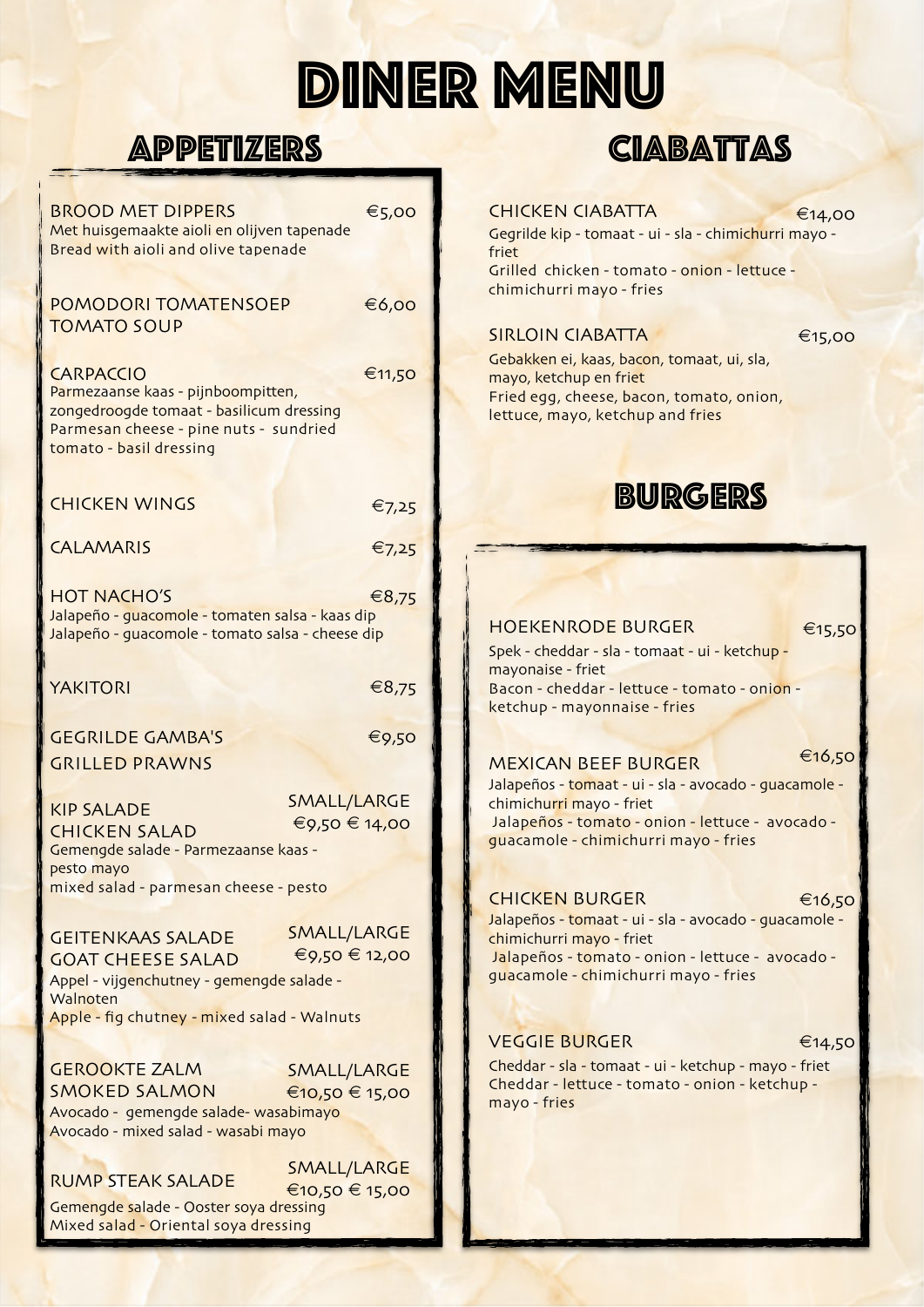# LUNCH MENU

## SANDWICHES SALADS

12 UURTJE CLASSIC

Kroket op oerbrood, tonijnsalade op oerbrood, tomatensoep en fruit Croquette on bread, tuna salad on bread, tomato soup and fruit €10,50

12 UURTJE BASIC Een tosti ham kaas, een broodje kroket en een vers glas melk of karnemelk Ham and cheese tosti, a croquette sandwich with a glass of milk or buttermilk €9,50

Pesto- Parmezaanse kaas - komkommer tomaat - sla - pijnboompitten Pesto - parmesan cheese - cucumber tomato - lettuce - pine nuts CARPACCIO €10,50

#### GEITENKAAS/ GOAT CHEESE

Honing - walnoten - vijgenchutney komkommer - tomaat - sla Honey - walnuts - fig chutney - cucumber tomato - lettuce

### KROKET/ CROQUETTES

2 Kalfs kroketten - brood - mosterd 2 Veal croquettes - bread - mustard

ZALM/ SMOKED SALMON Mierikswortel Créme - kappertjes komkommer - tomaat - rode ui - sla Horseradish cream - capers - cucumber tomato - red onion - lettuce €10,50

Huisgemaakte tonijnsalade - rode ui kappertjes - augurken - sla Home made tuna salad -red onion - capers gherkins - lettuce TONIJNSALADE/ TUNA SALAD

€8,50

€8,50

€8,50



#### ZALM/ SMOKED SALMON

€15,00

€14,00

Avocado - rode ui - komkommer - tomaat - sla wasabi mayo Salmon - Avocado - onion - cucumber tomato - lettuce - wasabimayo

#### KIP/ CHICKEN

Komkommer - tomaat - sla - Parmezaanse kaas - pesto mayo Chicken - cucumber - tomato - lettuce - Parmesan cheese - pesto mayo

#### GEITENKAAS/ GOAT CHEESE

Honing - walnoten - appel - vijgenchutney komkommer - tomaat - sla Honey - walnuts - apple - fig chutney cucumber - tomato - lettuce

#### CARPACCIO

€14,00

€12,00

Parmezaanse kaas - pijnboompitten komkommer - tomaat - sla - pesto Parmesan cheese - pine nuts - cucumber tomato - lettuce - pesto

### GRIEKSE/ GREEK

€14,00

Avocado - feta kaas - komkommer - tomaat olijf - sla Avocado - feta cheese - cucumber - tomato olives - lettuce

## Panini & Wraps

Kip - kaas - huisgemaakte pittige saus Chicken - cheese - homemade spicy sauce KIP PANINI/ CHICKEN PANINI

KIP WRAP/ CHICKEN WRAP Little gem - tomaat - Parmezaanse kaas - pesto mayo Little gem - tomato - Parmesan cheese - pesto mayo €9,50

TUNA PANINI Tonijnsalade - cheddar Tuna salad - cheddar €8,50

€8,50

Avocado - mierikswortel crème - komkommer - sla Smoked salmon - avocado - horseradish cream cucumber - lettuce **ZALM WRAP** €10,00